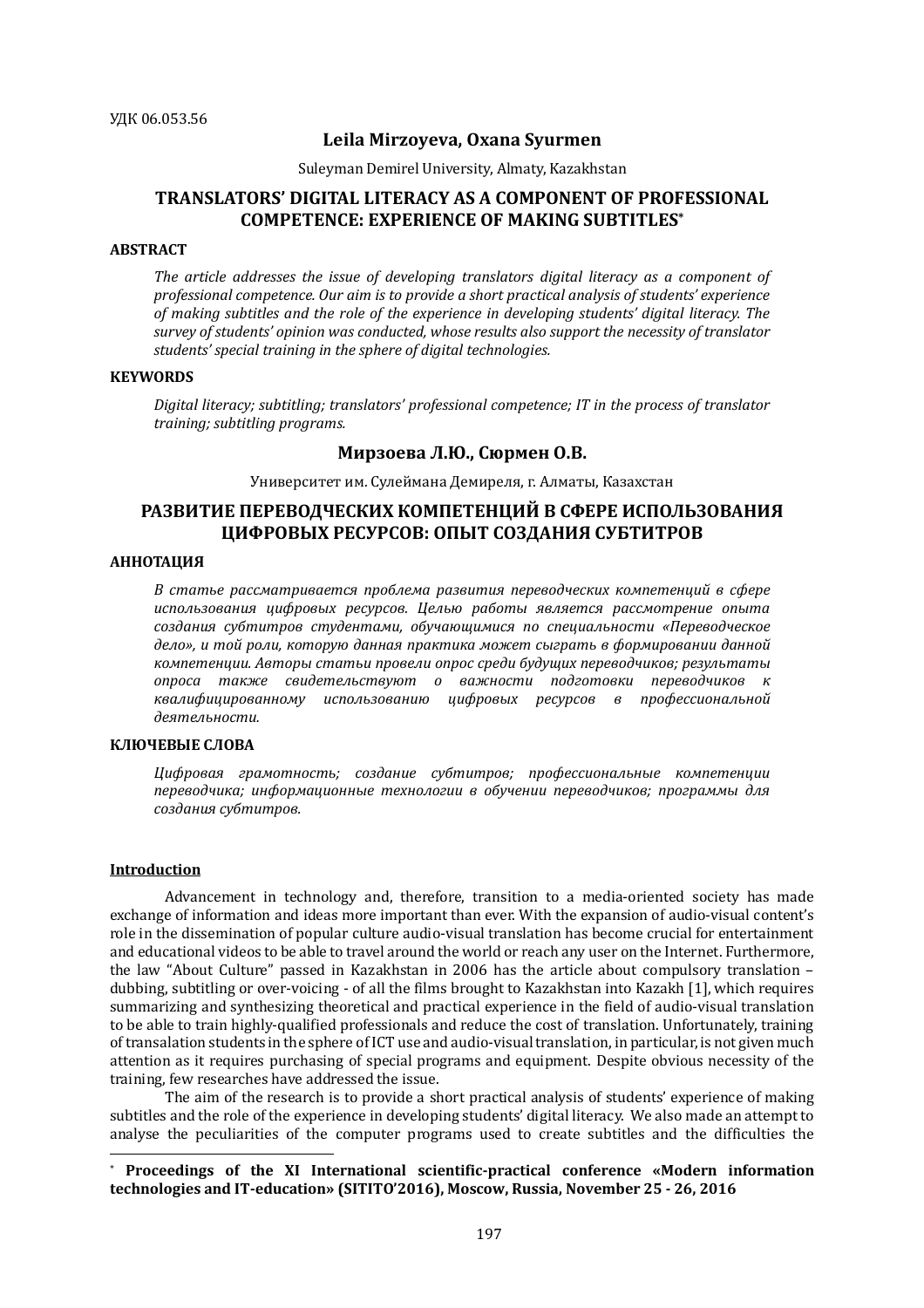translators face while using these programs. As a material for subtitling the students used videos of interviews and Ted talks speeches. The programs used for subtitling were "Aegisub" and "Amara.org". A number of students used additional programs to convert their videos into necessary format.

#### **Digital literacy of translators**

Digital literacy as one of the 21<sup>st</sup> century skills has been discussed in different contexts. However, the only sphere related to translaion which most studies have focused on is foreign / second language education. As only few articles were written on the topic of translator's digital literacy it is still a neglected area in the field of translation studies. Competence models of translators include basic skills of information search on the internet and use of machine translation programs (whose list is not given)[2], but they do not give a detailed outline of the skills and programs a professional translator should have and know. The research on information literacy of professional translators conducted by D. Sales and M. Pinto shows that "Translators are faced with the challenge and the responsibility of becoming acquainted with and using the diverse means that now exist for the location, retrieval, handling and dissemination of information, and of manipulating the extraordinary new resources that information and telecommunications technologies have made available for their work" [3, p.2]. The results of the survey the scholars have done among professional translators indicates the "need to strengthen computer or information-digital competences" [3, p.18], although the components included into the competence were not listed except for mentioning such specific software as a number of translation memories (e.g. Multiterm, GesTerm, TRADOS).

Another research dealing with translator digital literacy was conducted by M. Gamal, who rightly noted "the often-cited literary image of translation being a 'bridge' and a 'window' to the other will have to be replaced by that of a *link* and a *web site*" [4, p.6]. He suggests addressing such topics as "machine-aided translation, electronic resources, the online content, web site maintenance, translation ethics in the digital age, localization and audiovisual translation" [4, p.3] that he relates to digital technology and hence to digital literacy of translators demanded by industry.

According to P. Gilster digital literacy is the ability to create, assess and understand digital resources [5]. As visual content becomes more important than any other due to the Internet and TV M. Gamal suggests developing digital literacy of trainee translators through audiovisual translation studies [4].

# **Subtitling as a type of audio-visual translation**

Audio-visual translation (AVT) as a branch of translation studies is a comparatively young science. Until recently different terms such as "film translation" [6], "film and TV translation" [7], "screen translation" [8, 9] and "multimedia translation" [10] were used to refer to this type of translation. Although the main function of any type of translation is to " transfer communicative effect of the source text partly modified by differences between two languges, cultures and communicative situations" (translated by the authors) [11, p. 75], audio-visual translation implies multidimentional communicative code, which makes it different from other types of translation. Multidimensoinal code means that not only the text conveys the information, but the whole discourse including movements, colour and other visual effects, which influences the choice of methods and techniques used by the translator. D. Delabastista [7], P. Orero [12], D. Cintas [13], F. Karamitroglu [14] used the term audio-visual translation in their works, which emphasizes "the audiovisual dimensions of the communicative mode. Unlike communication through books, radio, telephone or sign language, audio-visual communication implies that both the acoustic channel through air vibrations and the visual channel through light waves is simultaneously utilised" [7, p.196]. The term has become the most accepted one to refer to this field of translation science.

The most common types of audio-visual translation are dubbing, subtitling and over-voicing. All of them are characterised by a number of specific features determining the main isues of AVT. S. Cho [15] consideres four concepts underlining the specificity of audio-visual translation: 1) the concept of constrained translation; 2) the concept of various audio-visual codes in AVT; 3) the concept of multimodality; and 4) the concept of prefabricated orality. Whereas dubbing and over-voicing have mostly time limitations in which the translator should fit the phrase in the target language, subtitles also have spatial restrictions and according to D. Sanchez [16] should be more literal unlike dubbing, which can stray considerably from the original to adopt the translation to the required norms / stated limitations.

E. Fois points out that definition of subtitles is still an ongoing process and notes that "hard translational definition of subtitle is the technical degree its writing requires, linked to conventions that may vary according to the distributor…" [17, p.5].

V.Ye. Gorshkova defines subtitles as "concise rendering of of a film dialogues representing their main idea through the written text placed in the film, usually in the bottom of the screen" (translated by the authors) [18, p.142]. Gottlieb gives more general definition as "the rendering in a different language of verbal messages in filmic media, in the shape of one or more lines of written text presented on the screen in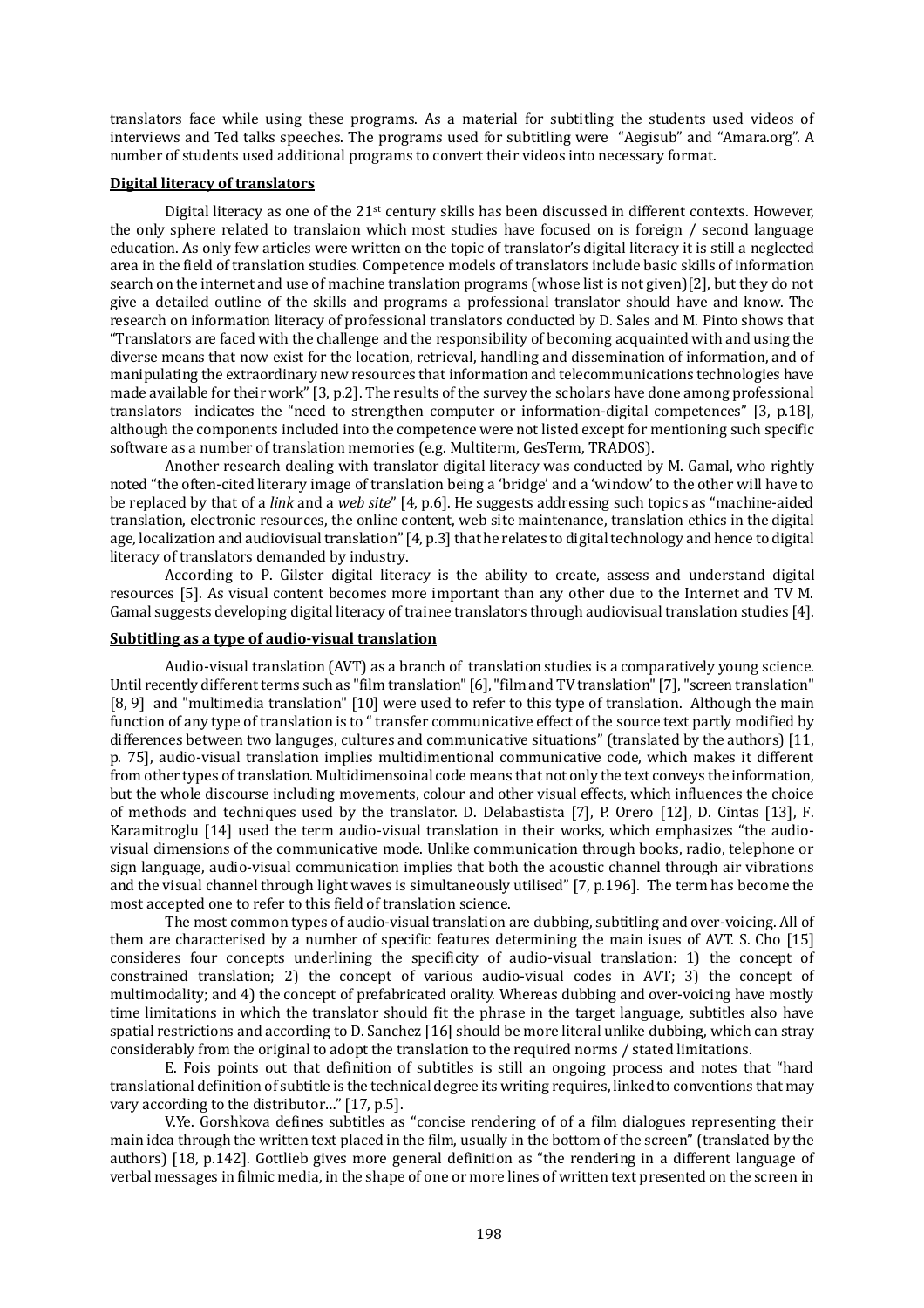sync with the original written message" [10, p.87]. In his earlier works he also gives the classification of subtitles dividing them into following groups:

- Intralingual that are also called vertical subtitles as they change perceptive modality (spoken text is converted into written without any change);

- Interlingual or so-called diagonal type of subtitles, which change both perceptive modality and language;

- Open or non-optional, which are integral physical part of a film or TV program;

- Closed or optional represented in form of teletext which you can view using correspondent decoder [19].

N. Matkivska suggests that three peculiarities of any type of subtitles determine their specific character, "namely correspondence between image, sound and text (transmittance of the translated message should coincide with dialogue in the source text...); change of spoken language into written one (this peculiarity often makes translator omit lexical units in translation); temporal and spatial restrictions specified by the usage sphere (size of a real screen is limited and subtitle text should be adapted to the width of the screen taking into account possibility to read subtitles)" [20, p.41]. Conventional temporal and spatial restrictions are summarised by P. Reich as follows: 1) subtitles should be placed at the bottom of the screen in order not to interrupt the image action; 2) there can be two lines at a maximum, otherwise the subtitles would cover too much of the screen, which would be very disturbing; 3) the subtitles can be either centred or they can appear at the left margin of the screen; 4) the majority of sources state that there should be maximally 35 – 40 characters in each line; 5) a full two-line subtitle should remain on the screen for 6 seconds [21, p. 21-22]. The maximum and minimum duration of a subtitleis very important as "subtitles which remain on the screen long enough to be read more than once are just as irritating as subtitles that disappear before the audience has had time to finish reading them" [22, p.67]. Karamitroglou states that the average reading speed of subtitles is 150 – 180 words per minute, which is 2.5 – 3 words per second. As a full two-line subtitle contains about 14 – 16 words, it should be projected for some 5.5 minutes. After the addition of the time necessary for the eye to notice that a subtitle has appeared at the bottom of the screen, we get to the final result – 6 seconds [23].

In our opinion subtitling is the most difficult type of AVT, especially if source and target languges have different structures and use varying amounts of verbal content to express the same meaning. At the same time subtitling is cheaper comparing to dubbing, which allows to consider it as more preferable tool for making any video content accessible to the speakers of different languages.

#### **Research methodology**

Since we consider our study to be an initiative stage of continuous research, the case study method was chosen as the most appropriate one. The experiment was initiated by students who wanted to try something different from paper based translation and were interested in audio-visual translation. Using case study method we worked with 10 student-volunteers who were given the task to make subtitles to a short video. Subtitling as a type of AVT was chosen for a reason that it is rather challenging, but at the same time can be used with a wider range of videos than dubbing, for instance. Theory consering subtitling process was presented to the students. The list of sites dealing with subtitling was given for refernce as well. The objectives of the experiment were to introduce trainee translators with special sites and computer programs used to create subtitles and help students implement theoretical knowledge in practice. The experience of creating subtitles was then analysed and main issues were discussed with the students. One of the remarkable features of the research was the fact that some students made subtitles in Russian and some in Kazakh (6 and 4 respectively). This gave the oppurtunity to compare peculiarities of English-Russian and English-Kazakh subtitling.

The students chose the computer program for making subtitles themselves from the suggested list in accordance with the type of video they have chosen. Those who have chosen the video, which was not uploaded to any of the internet channels used "Aegisub" program and those students whose video was from a channel on the internet used "amara.org". Both programs needed to be accessed first: "Aegisub" should be downloaded and "amara.org" should be signed up for.

In terms of technical peculiarities of performance, D. Sanchez distinguishes four methods of subtitling: preliminary translation – adaptation - spotting; preliminary translation – spotting - adaptation; adaptation – spotting – translation; translation / adaptation – spotting [16, p.10]. So the next step the students had to make was preliminary translation of the text itself. Translation as a process had particular difficulties but it was not a new task for the students. The problems began when students started 'writing' subtitles using the computer programs. Spotting needed to decide when each subtitle would go in and out and at the same time students had to adopt the text to the temporal and spatial restrictions of the screen. Here are some examples of the difficulties students faced at this stage described in their reports: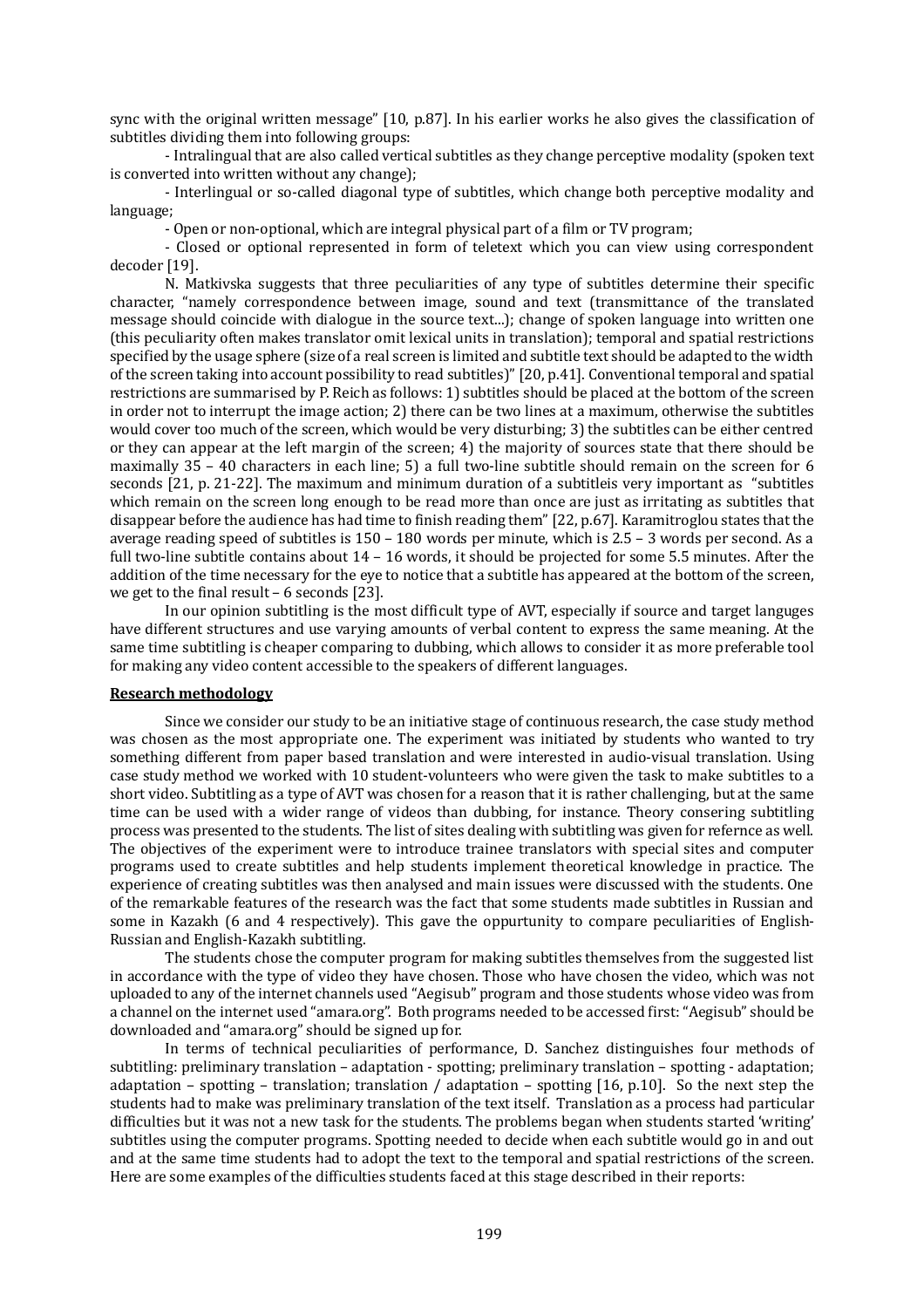"As for my experience, I have been teaching the *language for 23 years. I think that it's really long period and long experience. I passed different stages* of language teaching: I was a teacher of secondary public schools, I was a teacher of *lyceums*, and I was *a language teacher of universities and institutes.*  Now, I work upon translation, exactly Kazakh-*English translation.* So, *I consider myself to be a really experienced teacher (\*smiles\*).*"

«Что касается меня, я преподаю язык вот уже *на протяжении 23-х лет. Я считаю, что это*   $\partial$ овольно-таки продолжительный срок и  $\partial$ лительный опыт. Я преодолела разные стадии *преподавания: я преподавала в средней школе, в*  лицеях, сам язык в различных ВУЗах. Сейчас, я *специализируюсь на переводе с казахского на английский (\*улыбается\*).*»

It is obvious that students had to rephrase some of the sentences due to restricted number of signs that can be used at a time on the screen. For instance, *As for my experience* was translated as *что касается меня* but not *что касается моего опыта*. The sentence *Now, I work upon translation, exactly Kazakh-English translation,* was compressed and translated as *Сейчас я специализируюсь на переводе с казахского языка на английский* (picture 1).



*Picture 1. A screenshot of the video subtitled using the program "Aegisub"* 

Those students who were making subtitles in Kazakh experienced even more difficulties as adaptation to the needs of Kazakh language broke the correspondence of sound and subtitled text in many cases as the sentences had to be divided into different chunks in Kazakh subtitles due to quite different grammatical structures of English and Kazakh (picture 2).

*00:14 In 2012, when I painted the minaret of Jara 00:14 Оңтүстік Тунистегі туған қалам Гейбте Mosque*

*00:18 2012 жылы Джара мешітінің мұнарасын бояғанда,*

00:18 in my hometown of Gabés, in the south of *Tunisia,* 



Picture 2. A screenshot of the video subtitled using "amara.org"

It can be clearly seen from the pictures 1 and 2 that the programs used for creating subtitles give different opportunities. As "Aegisub" allows to choose the font, students made the subtitles more readable in their opinion but violated the rules of subtitles' spatial position. Amara.org has preset text qualities, wich allows to make more professional subtitles.

#### **Survey of students' opinion**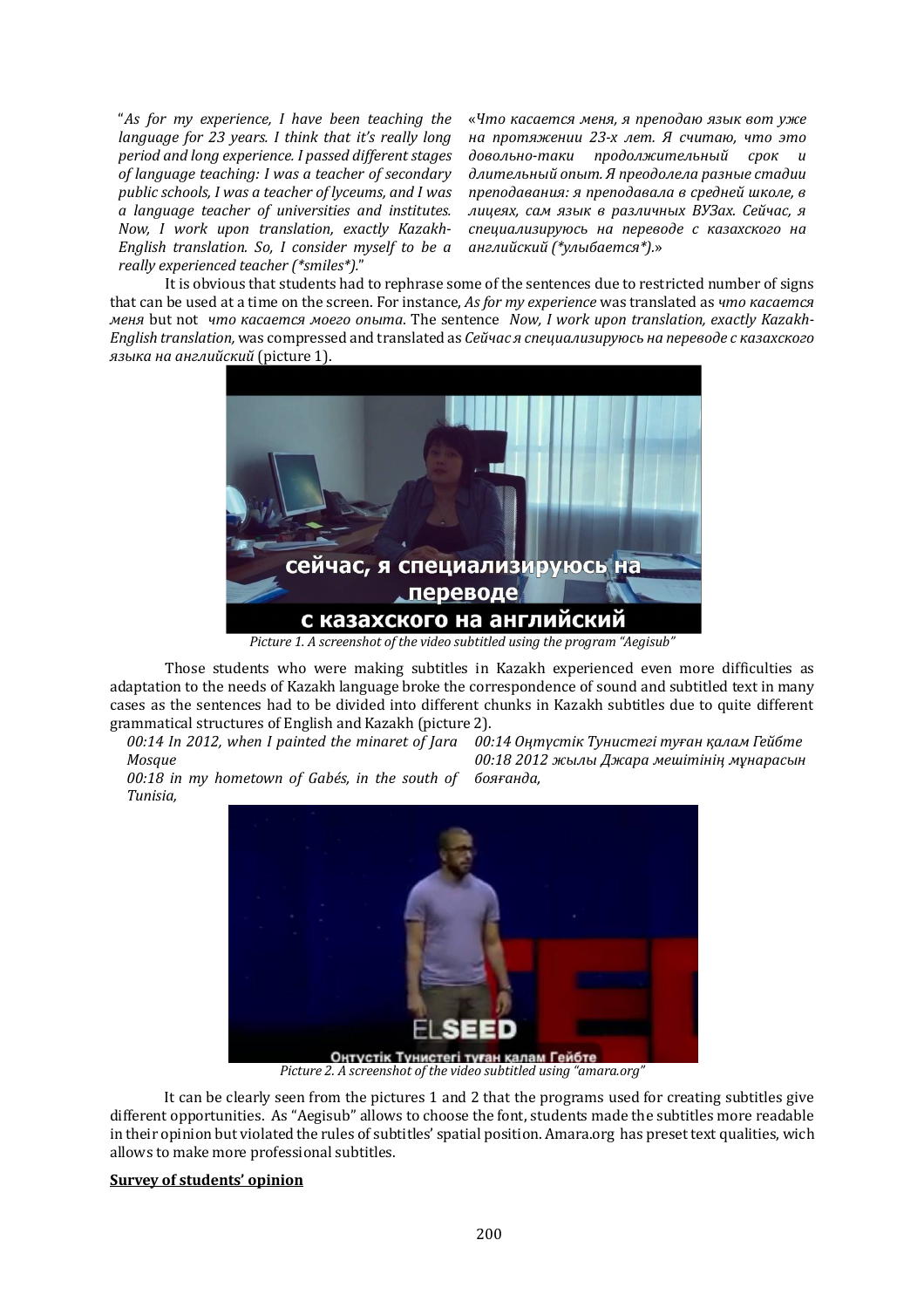In the course of the survey results analysis we should take into consideration such factors as (1) the age of the participants (16-20 and 20-30 age groups); (2) their personal experience in making subtitles; (3) their attitude to digital literacy formation and its future development as well as representation of those problems in curriculum.

All participants were aged between 18 and 21. Answering the first question about awareness concerning special software for making subtitles, most of the respondents (7 of 10) chose negative answer. Before they started working in the frame of Translation Center project, they had no idea which programs to use for making subtitles. This fact proves the necessity of special training for translators in order to improve their digital literacy.

Questions 2 and 3 were related to self-assessment of digital literacy level of Translation Studies students before and after work with the aforementioned subtitling programs. It is necessary to point out that 3 of 10 students only assessed their level of digital literacy as 'high' whereas 5 of them considered it as being 'low' before they started the work on the project. The situation changed dramatically after the project was completed. Thus, 6 of 10 students who participating in the project of making subtitles changed their evaluation from 'low' and 'moderate' to 'high' explaining it by the fact that they learned to work with three different programs.

Question 4 considering the students' attitude to the use of "Aegisub" / "Amara.org". for making subtitles clarified translator trainees' attitude to digital resources use in their professional activity as well as their position concerning the necessity of such competence. All the students treated the process of making subtitles as 'very useful for professional development', 'challenging kind of work', 'amazing'. Although the students participating in the project can be considered 'digital natives' all of them indicated facing some difficulties in the process of digital resources implementation in connection to translation.

By means of question 5 we made an attempt to estimate how important digital literacy was for translation students. The results showed that 6 of 10 respondents consider digital literacy and use of special IT resources as 'very important', 3 of 10 as 'important', whereas 1 respondent considered such kind of information to be 'of little importance' for the future work in the field of translation studies.

Summing up the results of the survey, it is necessary to underline that most of the respondents perceive the significance of digital resources application in the field of their professional activity. So we can conclude that most translator trainees are motivated for future work in the field of subtitling on the basis of digital technology.

#### **Conclusion**

In the course of the experiment students made subtitles for short videos (both readymade TED talks and their own short video interviews). During the experiment both students and instructors had the opportunity to ensure that subtitling requires not only complete, stylistically, grammatically and orthographically correct translation of phrases but distinguishing between major and minor information contained in the original text, which is extremely important for the process of subtitling as compressing of the text is inevitable. Special translation skills should be combined with ability to use various computer programmes (in our case – Aegisub and Amara.org) as tools in making subtitles.

Use of the case study method allowed us to analyze the certain results of students' work in the field of subtitling (making Kazakh and Russian subtitles for the texts in English in the frame of the project suggested by Translation center). Moreover, we observed the process of translators' digital literacy formation through the choice of different programs working on the basis of the Internet platforms and requiring application of such video-hostings as YouTube and other online services and attempts to learn how they work. Adoptation stage in making subtitles proved to be the most difficult for the students. Although both "Aegisub" and "Amara.org" give the opportunities to take into account specificity of source and target languages, for example, the difference in the length of words in Kazakh, Russian and English languages some of the rules suggested for European languages proved to be irrelevant for Kazakh and some students started a research on the topic.

Peculiar characteristics of contemporary translators work presuppose the necessity of digital literacy, especially for such specific type of translators' professional activity as subtitling. The survey hold by the authors props up all the aforementioned arguments since translation students realise the crucial importance of digital literacy. So the digital literacy formation requires a) use of the latest equipment and software b) strengthening the technical training of translators, improving their knowledge and skills in the application of ICT.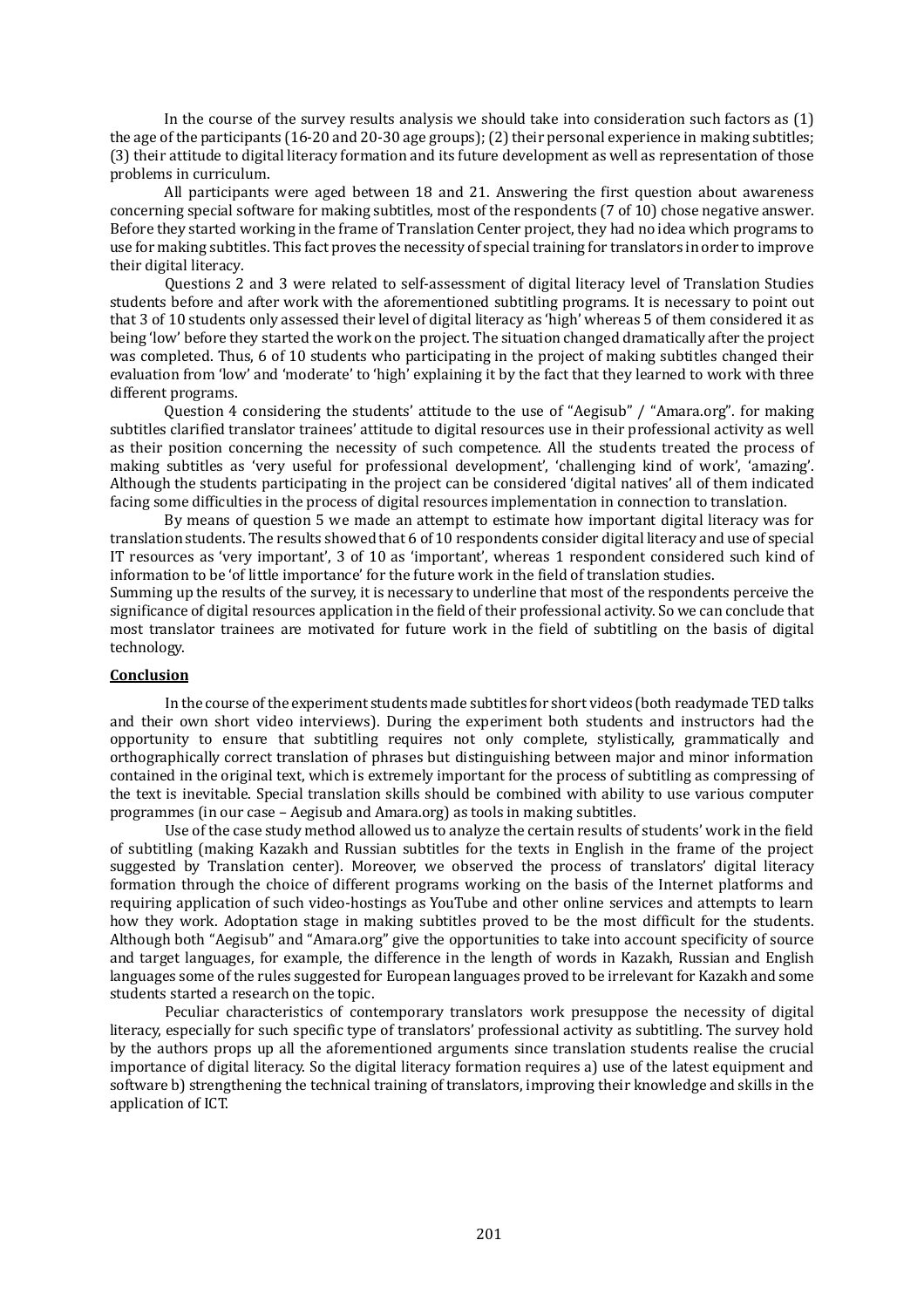### **Литература**

- 1. Закон Республики Казахстан от 15 декабря 2006 года № 207-III «О культуре» URL: http://online.zakon.kz/Document/?doc\_id=30081960#pos=1;-263
- 2. Государственный общеобязательный стандарт образования Республики Казахстан. Специальность 5В020700 Переводческое дело. ГОСО РК 5.04.019-2011. – Астана, 2011.
- 3. Sales D. and Pinto M. The Professional Translator and Information Literacy: Perceptions and Needs. URL: http://repositori.uji.es/xmlui/bitstream/handle/10234/39300/51333.pdf?sequence=1
- 4. Gamal M. Y. Placing Digital Literacy in Audiovisual Translation Studies.// The Asian Conference on Education. Official Conference Proceedings 2013. Osaka, Japan. URL: http://iafor.org/archives/offprints/ace2013-Conference Proceedings 2013. Osaka, Japan. URL: http://iafor.org/archives/offprints/ace2013 offprints/ACE2013\_0647.pdf
- 5. Gilster P. Digital Literacy.- New York: Wiley and Computer Publishing, 1997.
- 6. Snell-Hornby M. Translation Studies. An Integral Approach. Amsterdam: John Benjamins, 1988.
- 7. Delabastita D. Translation and mass-communication: Film and Basic Concepts in the Theory of Audiovisual Translation 393 TV-translation as evidence of cultural dynamics. // Babel 35.4, 1989. 193-218.
- 8. Mason I. Speaker meaning and reader meaning: Reserving coherence in screen translation. // Babel: The Cultural and Linguistic Barriers Between Nations, Ed. R. Kölmel and J. Payne. Aberdeen: Aberdeen UP, 1989. 13–24.
- 9. O'Connell E. Screen Translation. // A Companion to Translation Studies, Ed. P. Kuhiwczak and K. Littau. Clevedon: Multilingual Matters, 2007. 120-33.
- 10. Gambier Y. and Gottlieb H. eds. (Multi) Media Translation. Concepts, Practices and Research. Amsterdam/Philadelphia: John Benjamins, 2001.
- 11. Швейцер А.Д. Теория перевода: Статус, проблемы, аспекты. М., 1988. С. 215.
- 12. Orero P. Topics in Audiovisual Translation. Amsterdam/Philadelphia: John Benjamins, 2004. 21-34.
- 13. Diaz-Cintas J. The Didactics of Audiovisual Translation. Amsterdam/Philadelphia: John Benjamins, 2008.
- 14. Karamitroglou F. Towards a Methodology for the Investigation of Norms in Audiovisual Translation: The Choise between Subtitling and Revoicing in Greece, Amsterdam & Atlanta, Editions Rodopi B.V., 2000.
- 15. Cho S. Basic concepts of the theory of audio-visual translation. 2014. 377-396
- 16. Sanchez D. Subtitling methods and team translation. // Topics in Audiovisual Translation. ed. by Pilar Orero. Amsterdam, Philadelphia: John Benjamin Publishong Company, 2004.
- 17. Fois E. Audiovisual Translation: Theory and Practice. // Between, II.4 (2012). URL: http://www.Between-journal.it/
- 18. Горшкова В.Е. Особенности перевода фильма c субтитрами Особенности перевода фильмов с субтитрами // Вестник Сибирского государственного аэрокосмического университета имени академика М.Ф.Решетнева. – Красноярск, 2006. – Вып.3 (10). – С.141-144.
- 19. Gottlieb H. Subtitling. // In Baker, M. (ed.), Routledge Encyclopedia of Translation Studies. London and New York: Routledge, 1998. 244- 248.
- 20. Matkivska N. Audiovisual Translation: Conception, Types, Characters' Speech and Translation Strategies Applied. // Studies about languages. no. 25. 2014.
- 21. Reich P. The film and the book in translation. Brno 2006
- 22. Ivarsson J. and Carroll M. Subtitling. Simrishamn: TransEdit, 1998
- 23. Karamitroglou F. A Proposed Set of Subtitling Standards in Europe. // Translation Journal 2. 2. (1998). 11 Dec 2005 URL: http://accurapid.com/journal/04stndrd.htm

#### **References**

- 1. Zakon Respubliki Kazakhstan ot 15 dekabrya 2006 goda № 207-III «O kul'ture»
- 2. http://online.zakon.kz/Document/?doc\_id=30081960#pos=1;-263 retrieved on: 20.09.16<br>3. Gosudarstvennyy obshcheobyazatel'nyy standart obrazovaniya Respubliki Kazakhsta
- 3. Gosudarstvennyy obshcheobyazatel'nyy standart obrazovaniya Respubliki Kazakhstan. Spetsial'nost' 5V020700 Perevodcheskoe delo.
- 4. GOSO RK 5.04.019-2011. Astana, 2011.
- 5. Sales D. and Pinto M. The Professional Translator and Information Literacy: Perceptions and Needs. URL: http://repositori.uji.es/xmlui/bitstream/handle/10234/39300/51333.pdf?sequence=1
- 6. Gamal M. Y. Placing Digital Literacy in Audiovisual Translation Studies.// The Asian Conference on Education. Official Iapan. URL: http://iafor.org/archives/offprints/ace2013offprints/ACE2013\_0647.pdf
- 7. Gilster P. Digital Literacy.- New York: Wiley and Computer Publishing, 1997.
- 8. Snell-Hornby, Mary. Translation Studies. An Integral Approach. Amsterdam: John Benjamins, 1988.
- 9. Delabastita, Dirk. "Translation and mass-communication: Film and Basic Concepts in the Theory of Audiovisual Translation 393 TV-translation as evidence of cultural dynamics." Babel 35.4 (1989): 193-218.
- 10. Mason I. Speaker meaning and reader meaning: Reserving coherence in screen translation. // Babel: The Cultural and Linguistic Barriers Between Nations, Ed. R. Kölmel and J. Payne. Aberdeen: Aberdeen UP, 1989. 13–24.
- 11. O'Connell E. Screen Translation. // A Companion to Translation Studies, Ed. P. Kuhiwczak and K. Littau. Clevedon: Multilingual Matters, 2007. 120-33.
- 12. Gambier Y. and Gottlieb H. eds. (Multi) Media Translation. Concepts, Practices and Research. Amsterdam/Philadelphia: John Benjamins, 2001.
- 13. Shveytser A.D. Teoriya perevoda: Status, problemy, aspekty. M., 1988. S. 215.
- 14. Orero P. Topics in Audiovisual Translation. Amsterdam/Philadelphia: John Benjamins, 2004. 21-34.
- 15. Diaz-Cintas J. The Didactics of Audiovisual Translation. Amsterdam/Philadelphia: John Benjamins, 2008.
- 16. Karamitroglou F. Towards a Methodology for the Investigation of Norms in Audiovisual Translation: The Choise between Subtitling and Revoicing in Greece, Amsterdam & Atlanta, Editions Rodopi B.V., 2000.
- 17. Cho S. Basic concepts of the theory of audio-visual translation. 2014. 377-396
- 18. Sanchez D. Subtitling methods and team translation. // Topics in Audiovisual Translation. ed. by Pilar Orero. Amsterdam, Philadelphia: John Benjamin Publishong Company, 2004.
- 19. Fois E. Audiovisual Translation: Theory and Practice. // Between, II.4 (2012). URL: http://www.Between-journal.it/